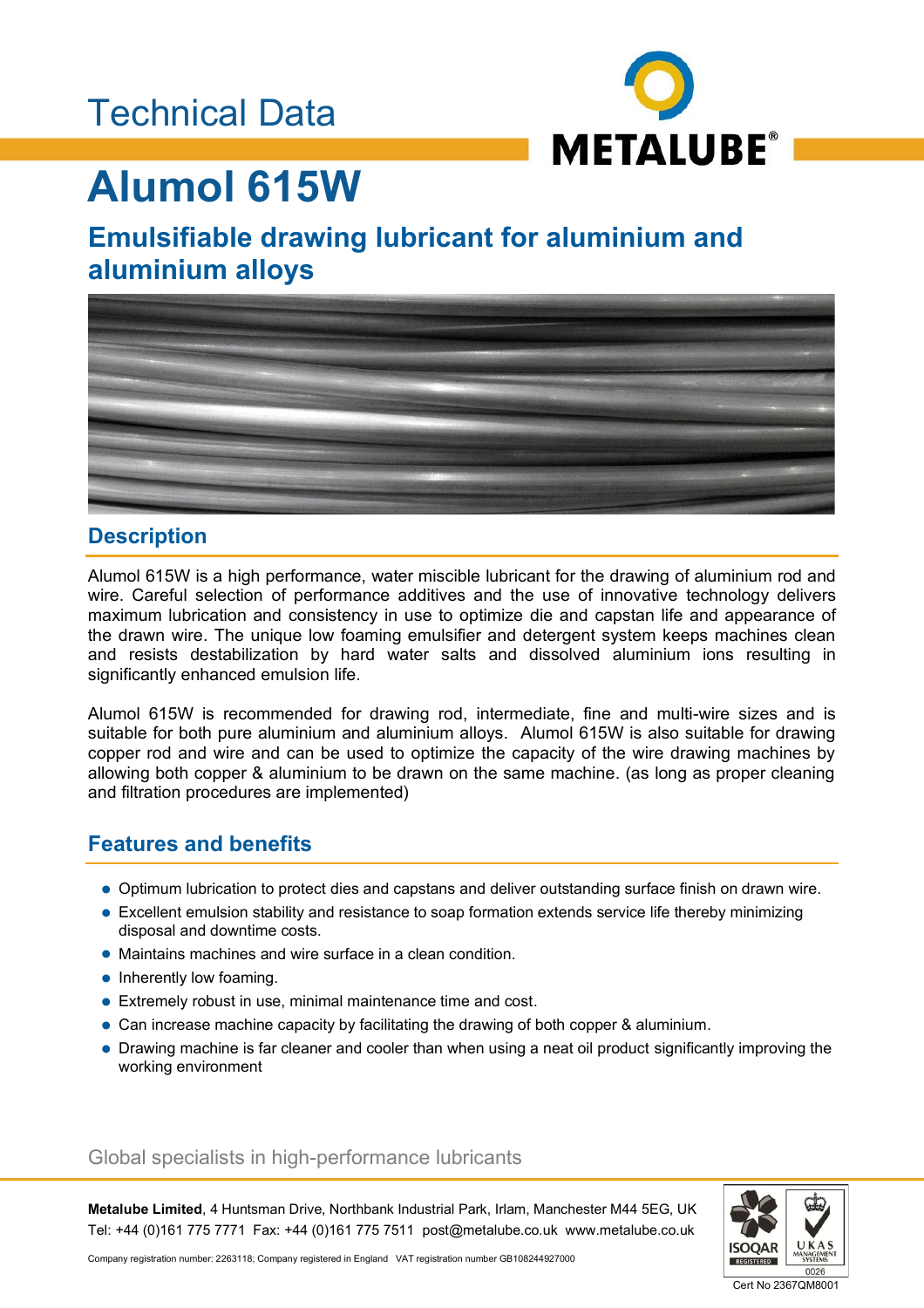### Technical Data



# **Alumol 615W**

#### **Recommended instructions for use**

Best used in low hardness and low salt content water, but can be used in waters with up to 200 ppm CaCO<sub>3</sub> hardness. Ideally, use water with an initial hardness of 60-100 ppm CaCO<sub>3</sub> to prepare a fresh emulsion, with de-ionised water being used for subsequent replacement of evaporation losses, spillage etc. Bulk emulsion operating temperatures of 35 – 45 °C are recommended.

To prepare an emulsion always add Alumol 609W concentrate to water with adequate agitation – **never** add water to the concentrate.

For the efficient filtration of Alumol 615W emulsions FILTERMET PN100 is recommended to further extend life and maximize performance

#### **Dilution range**

| Rod breakdown     | $14 - 20%$ |
|-------------------|------------|
| Multi-wire        | $8 - 12\%$ |
| Intermediate wire | $8 - 12\%$ |
| <b>Fine Wire</b>  | $6 - 10\%$ |

#### **Concentration monitoring**

Emulsion concentration is generally measured using a refractometer measuring on the Brix scale. To obtain the actual concentration multiply the refractometer reading by the correction factor 1.14

| e.g. | Refractometer reading | $= 10.0$   |
|------|-----------------------|------------|
|      | Correction factor     | $X$ 1.14   |
|      | Actual dilution       | $= 11.4\%$ |

#### **Pack sizes**

Alumol 615W is available in 205 litre drums.

#### **Storage**

Store Alumol 615W out of direct sunlight and protect from frost. Storage temperature should be controlled to between 5°C and 35°C.

#### Global specialists in high-performance lubricants

**Metalube Limited**, 4 Huntsman Drive, Northbank Industrial Park, Irlam, Manchester M44 5EG, UK Tel: +44 (0)161 775 7771 Fax: +44 (0)161 775 7511 post@metalube.co.uk www.metalube.co.uk



Company registration number: 2263118; Company registered in England VAT registration number GB108244927000